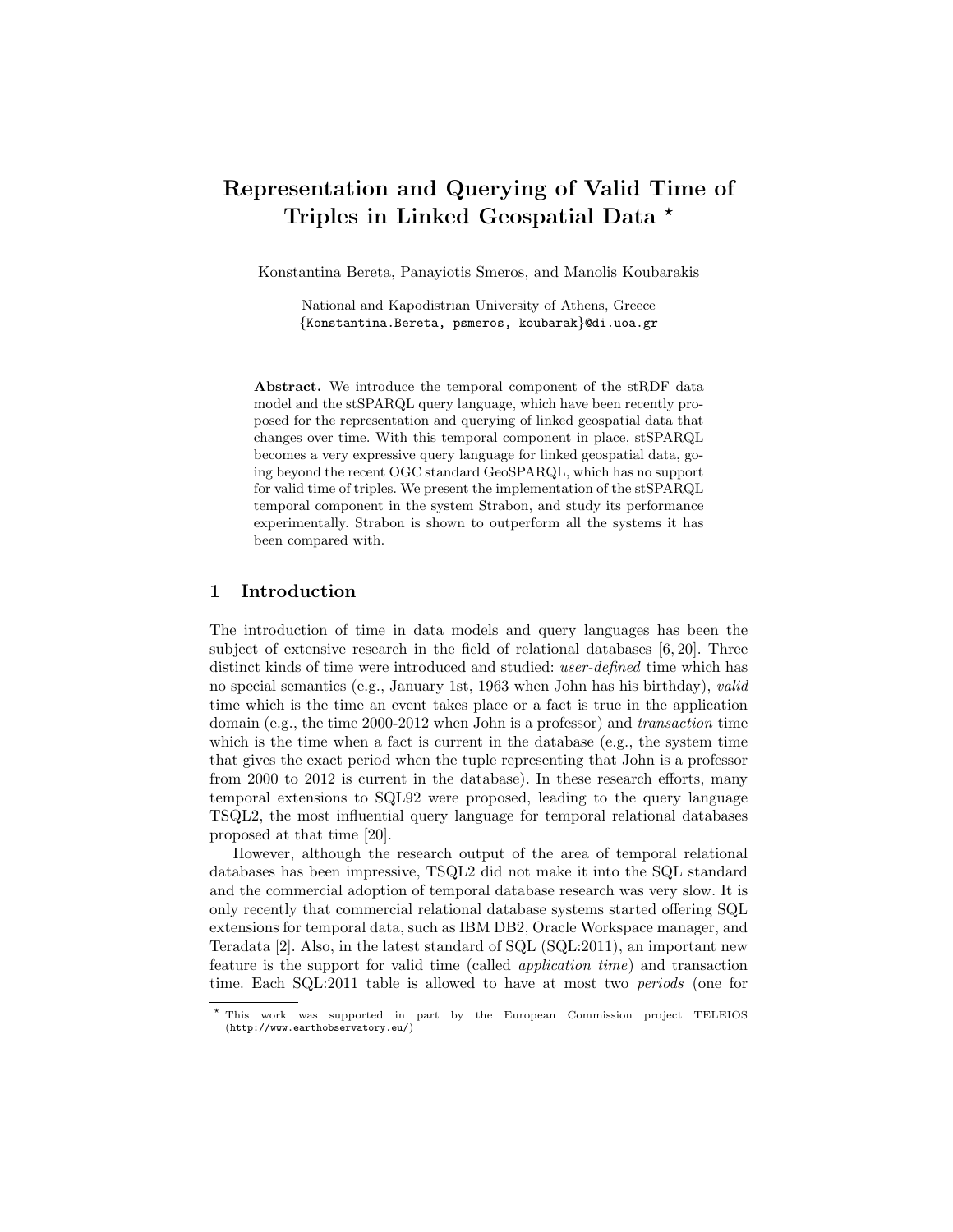application time and one for transaction time). A *period* for a table  $T$  is defined by associating a user-defined name e.g., EMPLOYMENT TIME (in the case of application time) or the built-in name SYSTEM TIME (in the case of transaction time) with two columns of T that are the start and end times of the period (a closed-open convention for periods is followed). These columns must have the same datatype, which must be either DATE or a timestamp type (i.e., no new period datatype is introduced by the standard). Finally, the various SQL statements are enhanced in minimal ways to capture the new temporal features.

Compared to the relational database case, little research has been done to extend the RDF data model and the query language SPARQL with temporal features. Gutierrez et al. [8, 9] were the first to propose a formal extension of the RDF data model with valid time support. They also introduce the concept of anonymous timestamps in general temporal RDF graphs, i.e., graphs containing quads of the form  $(s, p, o)[t]$  where t is a timestamp or an anonymous timestamp x stating that the triple  $(s, p, o)$  is valid in some unknown time point x. The work described in [11] subsequently extends the concept of general temporal RDF graphs of [9] to express temporal constraints involving anonymous timestamps. In the same direction, Lopes et al. integrated valid time support in the general framework that they have proposed in [15] for annotating RDF triples. Similarly, Tappolet and Bernstein [22] have proposed the language  $\tau$ -SPARQL for querying the valid time of triples, showed how to transform  $\tau$ -SPARQL into standard SPARQL (using named graphs), and briefly discussed an index that can be used for query evaluation. Finally, Perry [19] proposed an extension of SPARQL, called SPARQL-ST, for representing and querying spatiotemporal data. The main idea of [19] is to incorporate geospatial information to the temporal RDF graph model of [9]. The query language SPARQL-ST adds two new types of variables, namely spatial and temporal ones, to the standard SPARQL variables. Temporal variables (denoted by a  $#$  prefix) are mapped to time intervals and can appear in the fourth position of a quad as described in [9]. In SPARQL-ST two special filters are introduced: SPATIAL FILTER and TEMPORAL FILTER. They are used to filter the query results with spatial and temporal constraints (OGC Simple Feature Access topological relations and distance for the spatial part, and Allen's interval relations [3] for the temporal part).

Following the ideas of Perry [19], our group proposed a formal extension of RDF, called stRDF, and the corresponding query language stSPARQL for the representation and querying of temporal and spatial data using linear constraints [13]. stRDF and stSPARQL were later redefined in [14] so that geometries are represented using the Open Geospatial Consortium standards Well-Known-Text (WKT) and Geography Markup Language (GML). Both papers [13] and [14] mention very briefly the temporal dimension of stRDF and do not go into details. Similarly, the version of the system Strabon presented in [14], which implements stRDF and stSPARQL, does not implement the temporal dimension of this data model and query language. In this paper we remedy this situation by introducing all the details of the temporal dimension of stRDF and stSPARQL and implementing it in Strabon.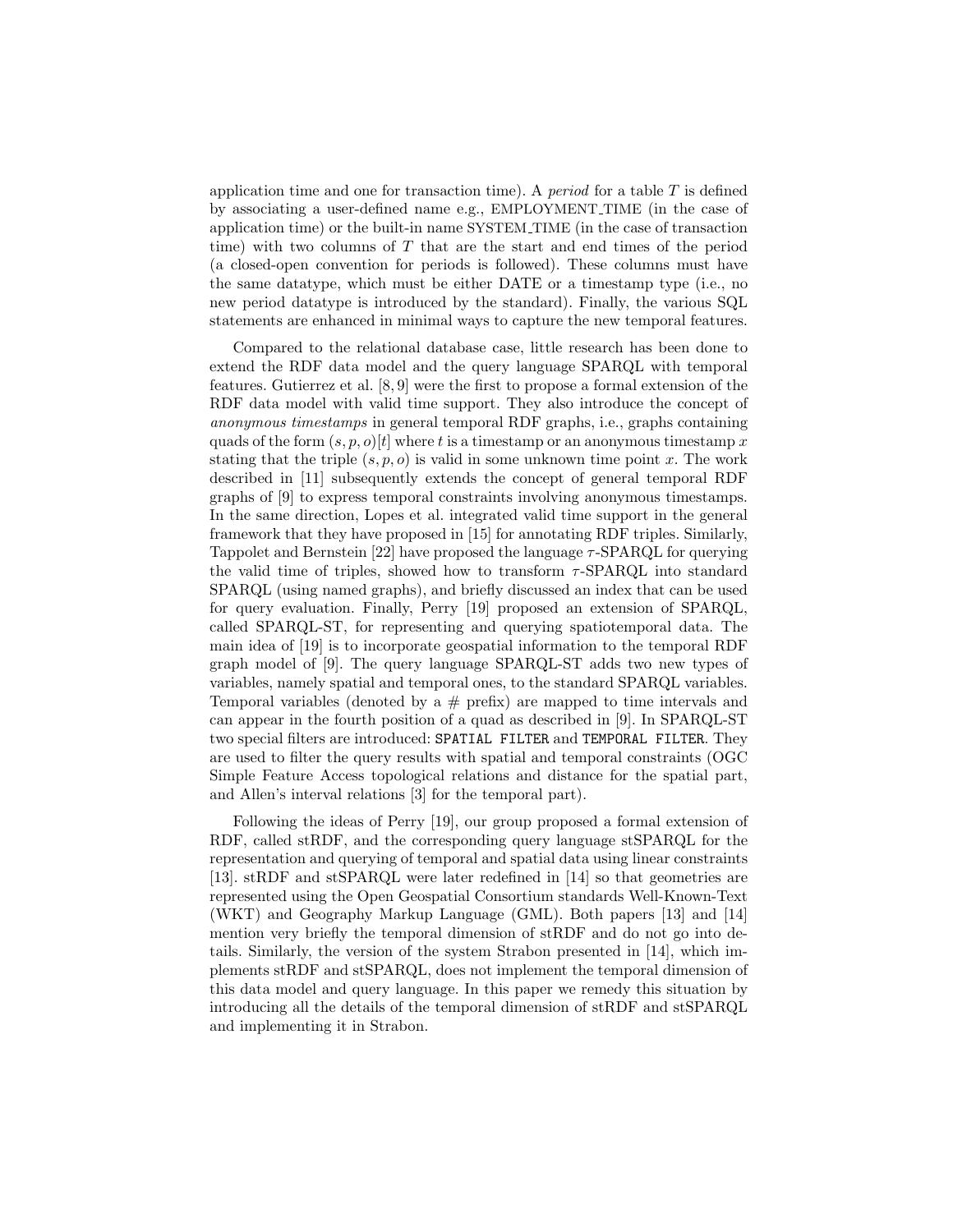The original contributions of this paper are the following. We present in detail, for the first time, the valid time dimension of the data model stRDF and the query language stSPARQL. Although the valid time dimension of stRDF and stSPARQL is in the spirit of [19], it is introduced in a language with a much more mature geospatial component based on OGC standards [14]. In addition, the valid time component of stSPARQL offers a richer set of functions for querying valid times than the ones in [19]. With the temporal dimension presented in this paper, stSPARQL also becomes more expressive than the recent OGC standard GeoSPARQL [1]. While stSPARQL can represent and query geospatial data that changes over time, GeoSPARQL only supports static geospatial data.

We discuss our implementation of the valid time component of stRDF and stSPARQL in Strabon. We evaluate the performance of our implementation on two large real-world datasets and compare it to three other implementations: (i) a naive implementation based on the native store of Sesame which we extended with valid time support, (ii) AllegroGraph, which, although it does not offer support for valid time of triples explicitly, it allows the definition of time instants and intervals and their location on a time line together with a rich set of functions for writing user queries, and (iii) the Prolog-based implementation of the query language  $AnQL<sup>1</sup>$ , which is the only available implementation with explicit support for valid time of triples. Our results show that Strabon outperforms all other implementations.

This paper is structured as follows. In Section 2 we introduce the temporal dimension of the data model stRDF and in Section 3 we present the temporal features of the query language stSPARQL. In Section 4 we describe how we extended the system Strabon with valid time support. In Section 5 we evaluate our implementation experimentally and compare it with other related implementations. In Section 6 we present related work in this field. Section 7 concludes this paper.

#### 2 Valid Time Representation in the Data Model stRDF

In this section we describe the valid time dimension of the data model stRDF presented in [14]. The time line assumed is the (discrete) value space of the datatype xsd:dateTime of XML-Schema. Two kinds of time primitives are supported: time instants and time periods. A time instant is an element of the time line. A time period (or simply period) is an expression of the form  $[B,E)$ ,  $(B,E]$ ,  $(B, E)$ , or  $[B, E]$  where B and E are time instants called the *beginning* and the ending of the period respectively. Since the time line is discrete, we often assume only periods of the form  $[B,E]$  with no loss of generality. Syntactically, time periods are represented by literals of the new datatype strdf: period that we introduce in stRDF. The value space of strdf:period is the set of all time periods covered by the above definition. The lexical space of strdf:period is trivially defined from the lexical space of xsd:dateTime and the closed/open pe-

 $^1$  http://anql.deri.org/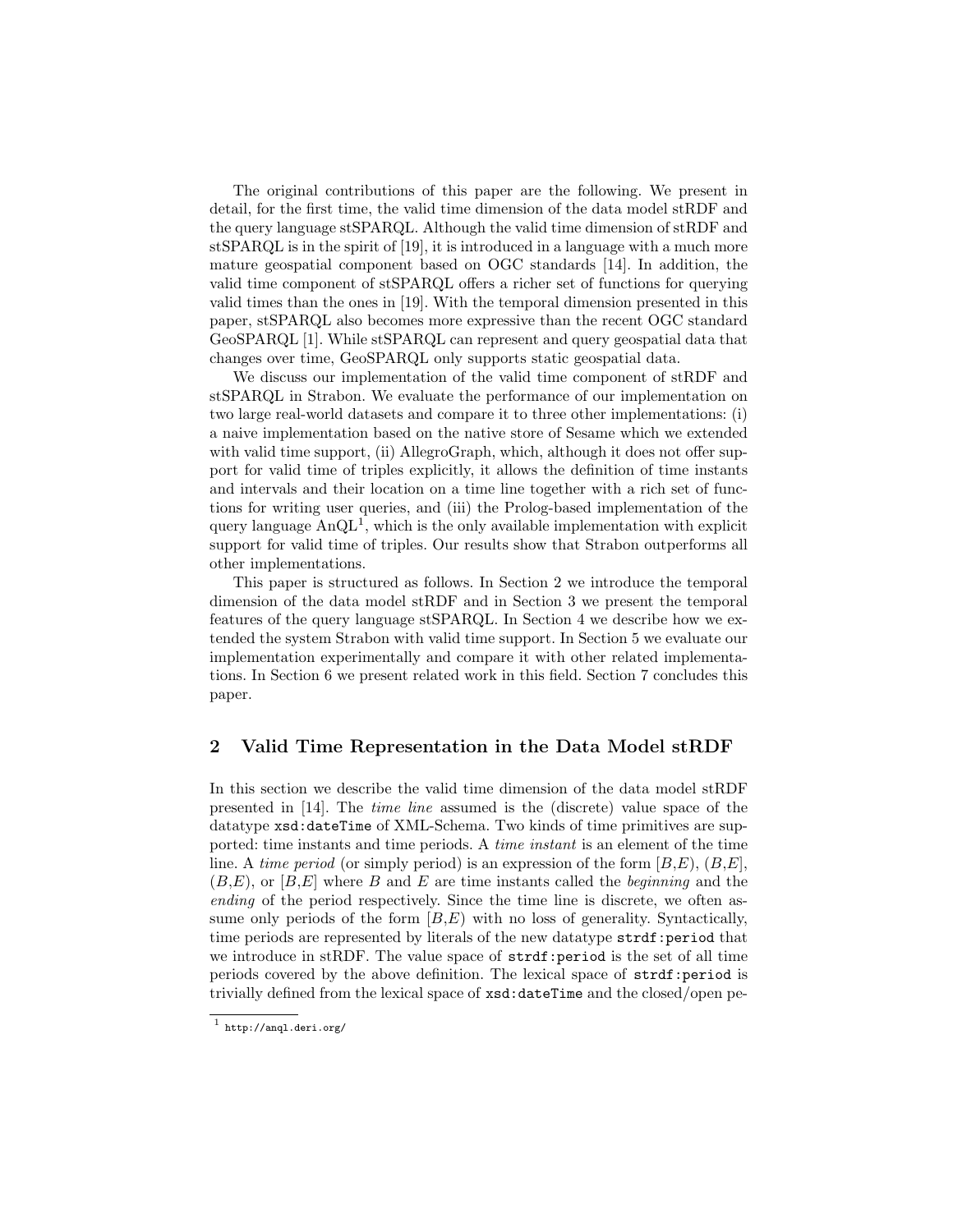riod notation introduced above. Time instants can also be represented as closed periods with the same beginning and ending time.

Values of the datatype strdf:period can be used as objects of a triple to represent *user-defined time*. In addition, they can be used to represent *valid* times of temporal triples which are defined as follows. A temporal triple (quad) is an expression of the form  $s \, p \circ t$ . where  $s \, p \circ s$ . is an RDF triple and  $t$  is a time instant or a time period called the *valid time* of a triple. An *stRDF graph* is a set of triples and temporal triples. In other words, some triples in an stRDF graph might not be associated with a valid time.

We also assume the existence of temporal constants NOW and UC inspired from the literature of temporal databases [5]. NOW represents the current time and can appear in the beginning or the ending point of a period. It will be used in stSPARQL queries to be introduced in Section 3. UC means "Until Changed" and is used for introducing valid times of a triple that persist until they are explicitly terminated by an update. For example, when John becomes an associate professor in  $1/1/2013$  this is assumed to hold in the future until an update terminates this fact (e.g., when John is promoted to professor).

Example 1. The following stRDF graph consists of temporal triples that represent the land cover of an area in Spain for the time periods [2000, 2006) and [2006, UC) and triples which encode other information about this area, such as its code and the WKT serialization of its geometry extent. In this and following examples, namespaces are omitted for brevity. The prefix strdf stands for http://strdf.di.uoa.gr/ontology where one can find all the relevant datatype definitions underlying the model stRDF.

```
corine:Area_4 rdf:type corine:Area .
corine:Area_4 corine:hasID "EU-101324" .
corine:Area_4 corine:hasLandCover corine:coniferousForest
               "[2000-01-01T00:00:00,2006-01-01T00:00:00)"^^strdf:period .
corine:Area_4 corine:hasLandCover corine:naturalGrassland
               "[2006-01-01T00:00:00,UC)"^^strdf:period .
\verb|corine:Area_4| \verb|corine:hasGeometry "POLYGON((-0.6642.34, \ldots))" ``strdf: WKT \ .
```
The stRDF graph provided above is written using the N-Quads format<sup>2</sup> which has been proposed for the general case of adding context to a triple. The graph has been extracted from a publicly available dataset provided by the European Environmental Agency (EEA) that contains the changes in the CORINE Land Cover dataset for the time period [2000, UC) for various European areas. According to this dataset, the area corine:Area\_4 has been a coniferous forest area until 2006, when the newer version of CORINE showed it to be natural grassland. Until the CORINE Land cover dataset is updated, UC is used to denote the persistence of land cover values of 2006 into the future. The last triple of the stRDF graph gives the WKT serialization of the geometry of the area (not all vertices of the polygon are shown due to space considerations). This dataset will be used in our examples but also in the experimental evaluation of Section 5.

 $^2$  http://sw.deri.org/2008/07/n-quads/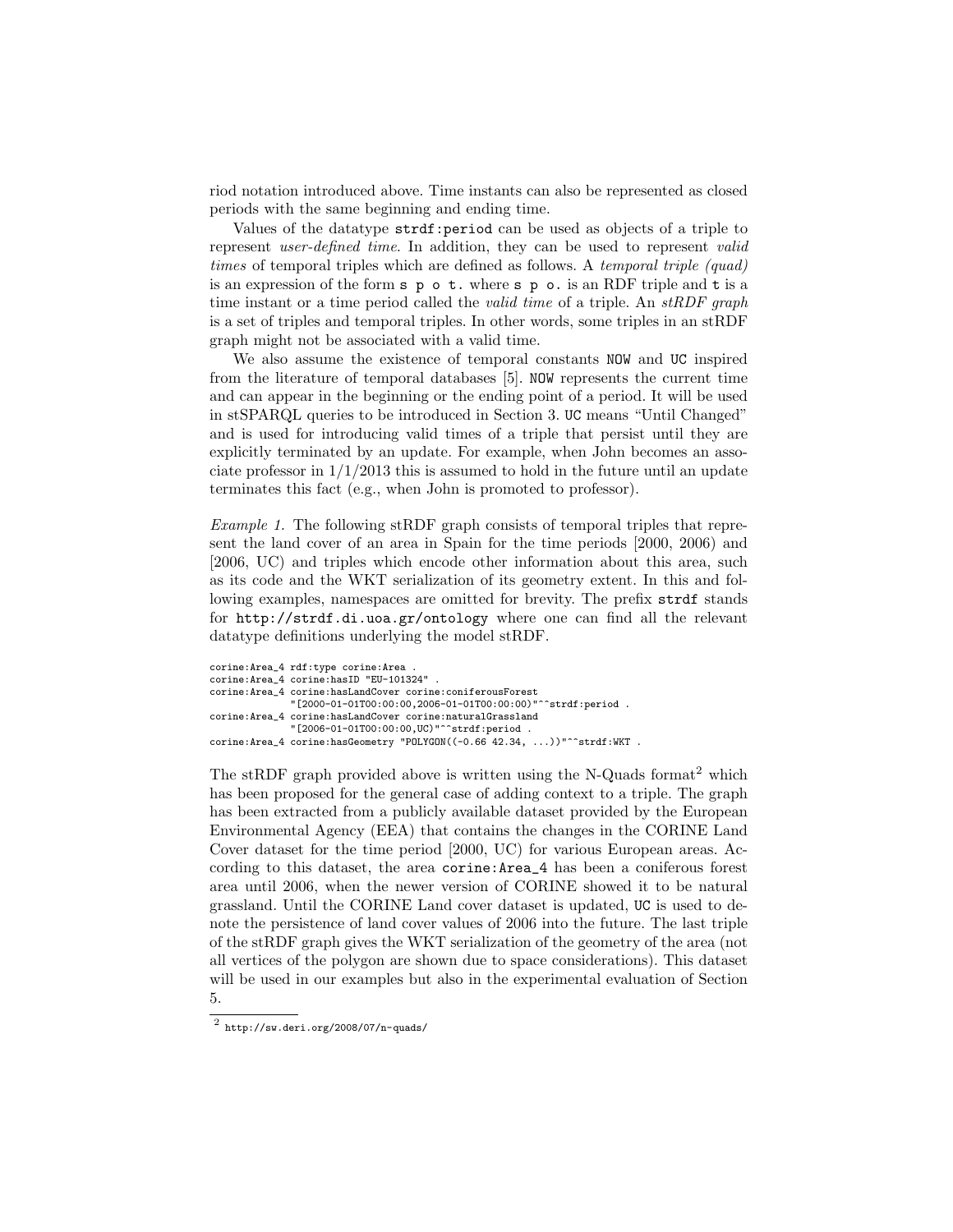## 3 Querying Valid Times Using stSPARQL

The query language stSPARQL is an extension of SPARQL 1.1. Its geospatial features have been presented in [12] and [14]. In this section we introduce for the first time the valid time dimension of stSPARQL. The new features of the language are:

Temporal Triple Patterns. Temporal triple patterns are introduced as the most basic way of querying temporal triples. A temporal triple pattern is an expression of the form  $s \notin \mathfrak{p}$  o t., where  $s \notin \mathfrak{p}$  o. is a triple pattern and t is a time period or a variable.

Temporal Extension Functions. Temporal extension functions are defined in order to express temporal relations between expressions that evaluate values of the datatypes xsd:dateTime and strdf:period. The first set of such temporal functions are 13 Boolean functions that correspond to the 13 binary relations of Allen's Interval Algebra. stSPARQL offers nine functions that are "syntactic sugar" i.e., they encode frequently-used disjunctions of these relations.

There are also three functions that allow relating an instant with a period:

- xsd:Boolean strdf:during(xsd:dateTime i2, strdf:period p1): returns true if instant i2 is during the period p1.
- xsd:Boolean strdf:before(xsd:dateTime i2, strdf:period p1): returns true if instant i2 is before the period p1.
- xsd:Boolean strdf:after(xsd:dateTime i2, strdf:period p1): returns true if instant i2 is after the period p1.

The above point-to-period relations appear in [16]. The work described in [16] also defines two other functions allowing an instant to be equal to the starting or ending point of a period. In our case these can be expressed using the SPARQL 1.1. operator  $=$  (for values of  $xsd:dateTime$ ) and functions period start and period end defined below.

Furthermore, stSPARQL offers a set of functions that construct new (closedopen) periods from existing ones. These functions are the following:

- strdf:period strdf:period intersect(period p1, period p2): This function is defined if p1 intersects with p2 and it returns the intersection of period p1 with period p2.
- strdf:period strdf:period union(period p1, period p2): This function is defined if period p1 intersects p2 and it returns a period that starts with  $p1$  and finishes with  $p2$ .
- strdf:period strdf:minus(period p1, period p2): This function is defined if periods p1 and p2 are related by one of the Allen's relations overlaps, overlappedBy, starts, startedBy, finishes, finishedBy and it returns the a period that is constructed from period p1 with its common part with p2 removed.
- strdf:period strdf:period(xsd:dateTime i1, xsd:dateTime i2): This function constructs a (closed-open) period having instant i1 as beginning and instant i2 as ending time.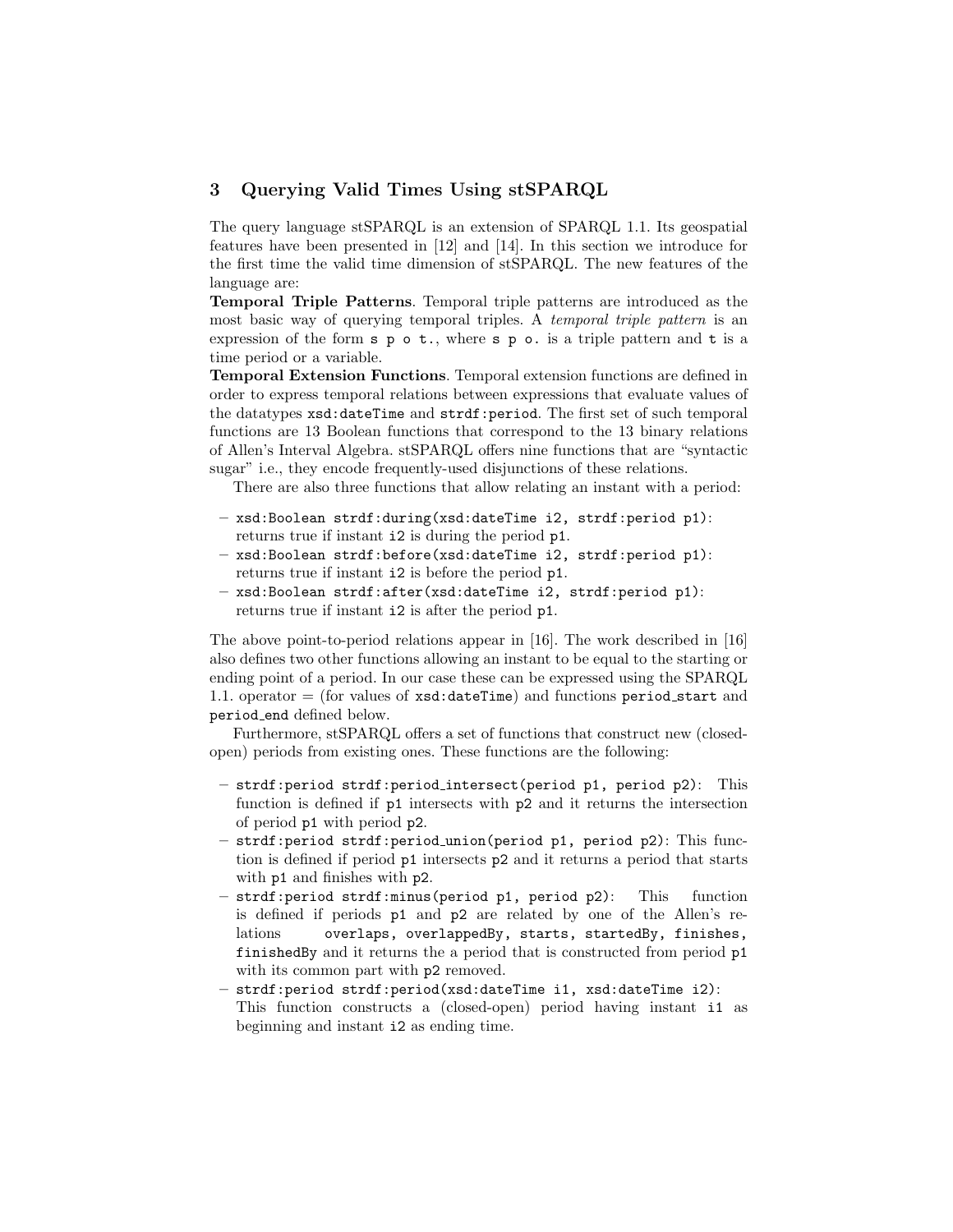There are also the functions strdf:period start and strdf:period end that take as input a period p and return an output of type xsd:dateTime which is the beginning and ending time of the period p respectively.

Finally, stSPARQL defines the following functions that compute temporal aggregates:

- strdf:period strdf:intersectAll(set of period p): Returns a period that is the intersection of the elements of the input set that have a common intersection.
- strdf:period strdf:maximalPeriod(set of period p): Constructs a period that begins with the smallest beginning point and ends with the maximum endpoint of the set of periods given as input.

The query language stSPARQL, being an extension of SPARQL 1.1, allows the temporal extension functions defined above in the SELECT, FILTER and HAV-ING clause of a query. A complete reference of the temporal extension functions of stSPARQL is available on the Web<sup>3</sup>.

Temporal Constants. The temporal constants NOW and UC can be used in queries to retrieve triples whose valid time has not ended at the time of posing the query or we do not know when it ends, respectively.

The new expressive power that the valid time dimension of stSPARQL adds to the version of the language presented in [14], where only the geospatial features were presented, is as follows. First, a rich set of temporal functions are offered to express queries that refer to temporal characteristics of some non-spatial information in a dataset (e.g., see Examples 2, 3 and 6 below). In terms of expressive power, the temporal functions of stSPARQL offer the expressivity of the qualitative relations involving points and intervals studied by Meiri [16]. However, we do not have support (yet) for quantitative temporal constraints in queries (e.g.,  $T_1 - T_2 \leq 5$ ). Secondly, these new constructs can be used together with the geospatial features of stSPARQL (geometries, spatial functions, etc.) to express queries on geometries that change over time (see Examples 4 and 5 below). The temporal and spatial functions offered by stSPARQL are orthogonal and can be combined with the functions offered by SPARQL 1.1 in arbitrary ways to query geospatial data that changes over time (e.g., the land cover of an area) but also moving objects [10] (we have chosen not to cover this interesting application in this paper).

In the rest of this section, we give some representative examples that demonstrate the expressive power of stSPARQL.

Example 2. Temporal selection and temporal constants. Return the current land cover of each area mentioned in the dataset.

```
SELECT ?clcArea ?clc
WHERE {?clcArea rdf:type corine:Area;
                corine:hasLandCover ?clc ?t . FILTER(strdf:during(NOW, ?t))}
```
This query is a temporal selection query that uses an extended Turtle syntax that we have devised to encode temporal triple patterns. In this extended syntax, the

 $^3$  http://www.strabon.di.uoa.gr/stSPARQL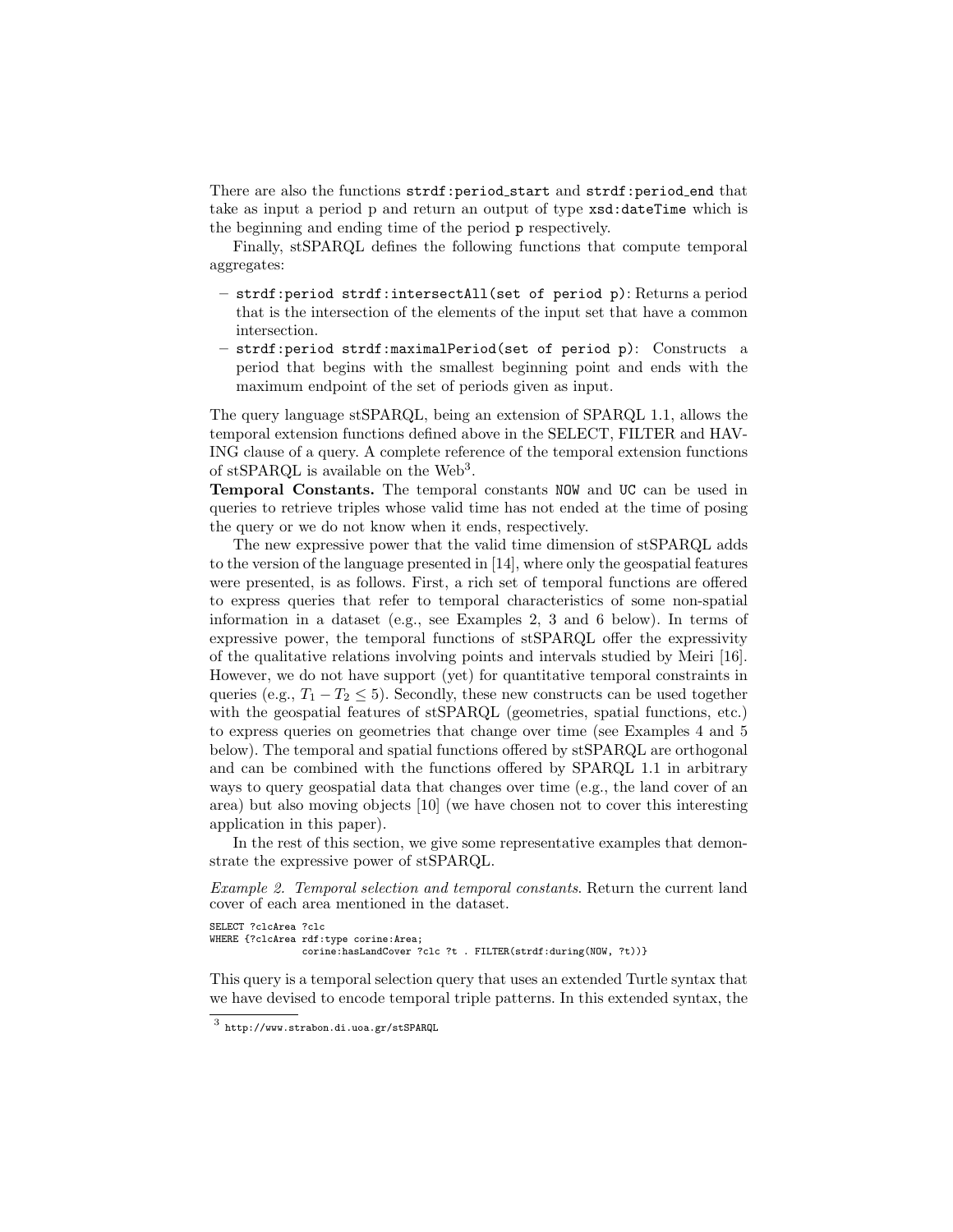fourth element is optional and it represents the valid time of the triple pattern. The temporal constant NOW is also used.

Example 3. Temporal selection and temporal join. Give all the areas that were forests in 1990 and were burned some time after that time.

```
SELECT ?clcArea
WHERE{?clcArea rdf:type corine:Area ;
      corine:hasLandCover corine:ConiferousForest ?t1 ;
      corine:hasLandCover corine:BurnedArea ?t2 ;
      FILTER(strdf:during(?t1, "1990-01-01T00:00:00"^^xsd:dateTime) && strdf:after(?t2,?t1))}
```
This query shows the use of variables and temporal functions to join information from different triples.

Example 4. Temporal join and spatial metric function. Compute the area occupied by coniferous forests that were burnt at a later time.

```
SELECT ?clcArea (SUM(strdf:area(?geo)) AS ?totalArea)
WHERE {?clcArea rdf:type corine:Area;
                corine:hasLandCover corine:coniferousForest ?t1 ;
                corine:hasLandCover corine:burntArea ?t2 ;
                corine:hasGeometry ?geo .
      FILTER(strdf:before(?t1,?t2))} GROUP BY ?clcArea
```
In this query, a temporal join is performed by using the temporal extension function strdf:before to ensure that areas included in the result set were covered by coniferous forests before they were burnt. The query also uses the spatial metric function strdf:area in the SELECT clause of the query that computes the area of a geometry. The aggregate function SUM of SPARQL 1.1 is used to compute the total area occupied by burnt coniferous forests.

Example 5. Temporal join and spatial selection. Return the evolution of the land cover use of all areas contained in a given polygon.

```
SELECT ?clc1 ?t1 ?clc2 ?t2
WHERE {?clcArea rdf:type corine:Area ;
                 corine:hasLandCover ?clc1 ?t1 ; corine:hasLandCover ?clc2 ?t2 ;
        clc:hasGeometry ?geo .
FILTER(strdf:contains(?geo, "POLYGON((-0.66 42.34, ...))"^^strdf:WKT)
       FILTER(strdf:before(?t1,?t2))}
```
The query described above performs a temporal join and a spatial selection. The spatial selection checks whether the geometry of an area is contained in the given polygon. The temporal join is used to capture the temporal evolution of the land cover in pairs of periods that preceed one another .

Example 6. Update statement with temporal joins and period constructor.

```
UPDATE {?area corine:hasLandCover ?clcArea ?coalesced}
WHERE {SELECT (?clcArea AS ?area) ?clcArea (strdf:period_union(?t1,?t2) AS ?coalesced)
      WHERE {?clcArea rdf:type corine:Area ;
                       corine:hasLandCover ?clcArea ?t1; corine:hasLandCover ?clcArea ?t2 .
             FILTER(strdf:meets(?t1,?t2) || strdf:overlaps(?t1,?t2))}}
```
In this update, we perform an operation called *coalescing* in the literature of temporal relational databases: two temporal triples with exactly the same subject, predicate and object, and periods that overlap or meet each other can be "joined" into a single triple with valid time the union of the periods of the original triples [4].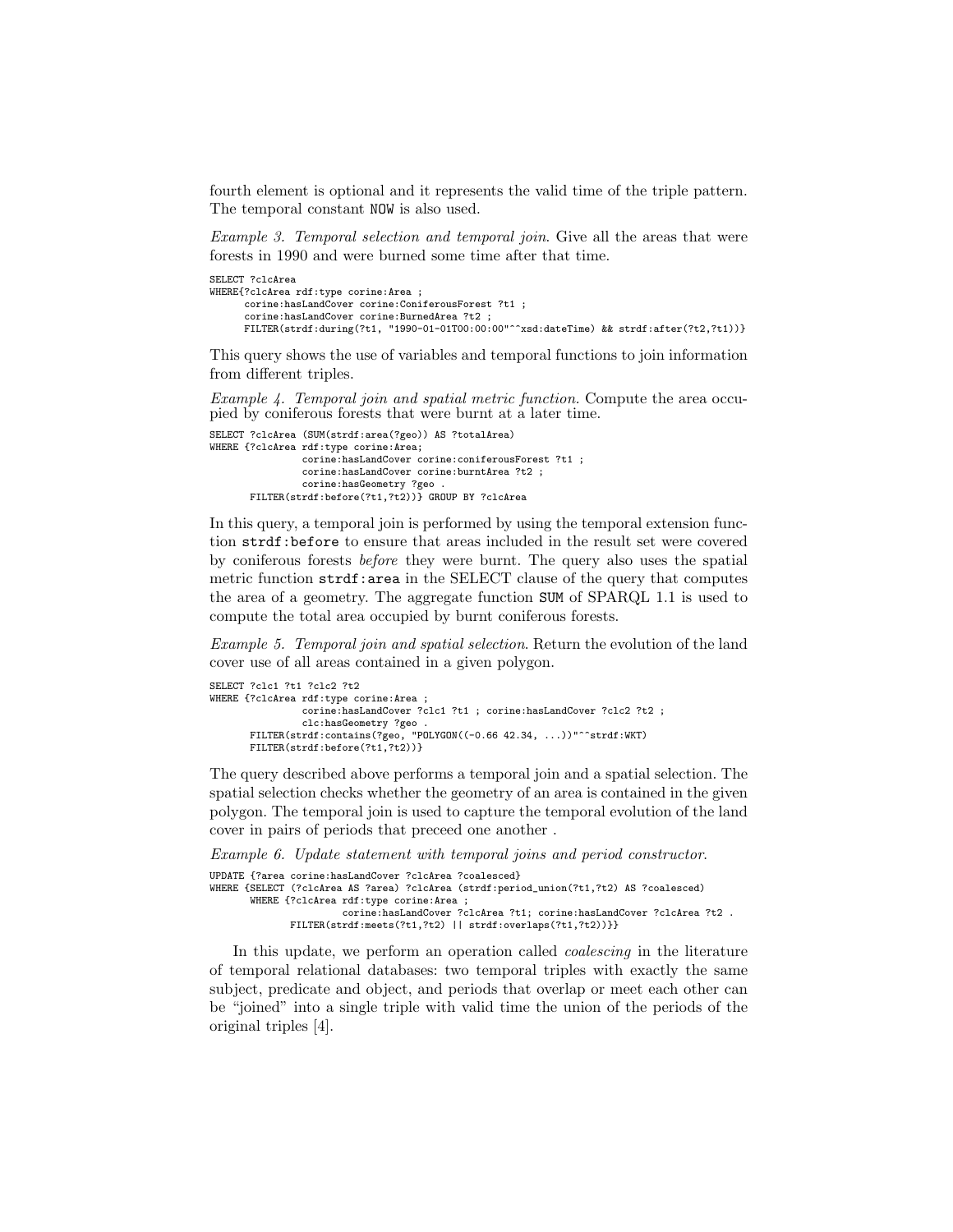

Fig. 1. Architecture of the system Strabon enhanced with valid time support

## 4 Implementation of Valid Time Support in Strabon

Figure 1 shows the architecture of the system Strabon presented in [14], as it has been extended for valid time support. We have added new components and extended existing ones as we explain below.

As described in [14], Strabon has been implemented by extending Sesame<sup>4</sup> 2.6.3 and using an RDBMS as a backend. Currently, PostgreSQL and MonetDB can be used as backends. To support the geospatial functionality of stSPARQL efficiently as we have shown in [14], Strabon uses PostGIS, an extension of PostgreSQL for storing and querying spatial objects and evaluating spatial operations. To offer support for the valid time dimension of stSPARQL discussed in this paper, the following new components have been added to Strabon.

Named Graph Translator. This component is added to the storage manager and translates the temporal triples of stRDF to standard RDF triples following the named graphs approach of [22] as we discuss below.

stSPARQL to SPARQL 1.1 Translator. This component is added to the query engine so that temporal triple patterns are translated to triple patterns as we discuss below.

PostgreSQL Temporal. This is a temporal extension of PostgreSQL which defines a PERIOD datatype and implements a set of temporal functions. This datatype and its associated functions come very handy for the implementation of the valid time suport in Strabon as we will see below. PostgreSQL Temporal also allows the use of a GiST index on PERIOD columns. Using this add-on, PostgreSQL becomes "temporally enabled" as it adds support for storing and querying PERIOD objects and for evaluating temporal functions.

Storing Temporal Triples. When a user wants to store stRDF data in Strabon, she makes them available in the form of an N-Quads document. This document is decomposed into temporal triples and each temporal triple is processed separately by the storage manager as follows. First, the temporal triple is translated into the named graph representation. To achieve this, a URI is created and it is assigned to a named graph that corrresponds to the validity period of the

 $^4$  http://www.openrdf.org/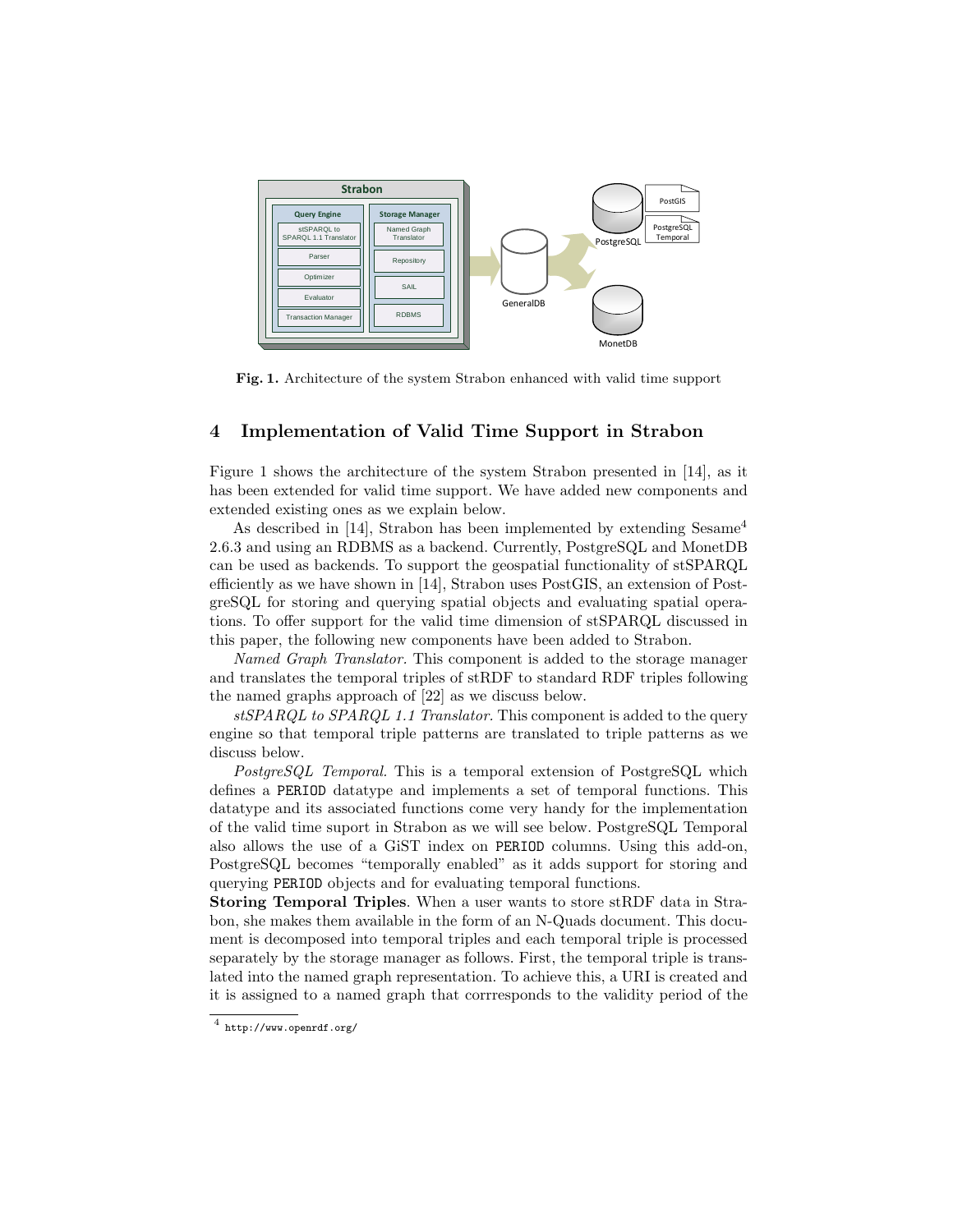triple. To ensure that every distinct valid time of a temporal triple corresponds to exactly one named graph, the URI of the graph is constructed using the literal representation of the valid time annotation. Then, the stored triple in the named graph identified by this URI and the URI of the named graph is associated to its corresponding valid time by storing the following triple in the default graph: (g, strdf:hasValidTime, t) where g is the URI of the graph and t is the corresponding valid time. For example, temporal triple

```
corine:Area_4 corine:hasLandCover corine:naturalGrassland
              "[2000-01-01T00:00:00,2006-01-01T00:00:00)"^^strdf:period
```
will be translated into the following standard RDF triples:

```
corine:Area_4 corine:hasLandCover corine:naturalGrassland
corine:2000-01-01T00:00:00_2006-01-01T00:00:00 strdf:hasValidTime
                                  "[2000-01-01T00:00:00,2006-01-01T00:00:00)"^^strdf:period
```
The first triple will be stored in the named graph with URI corine:2000-01-01T00:00:00\_2006-01-01T00:00:00 and the second in the default graph. If later on another temporal triple with the same valid time is stored, its corresponding triple will end-up in the same named graph.

For the temporal literals found during data loading, we deviate from the default behaviour of Sesame by storing the instances of the strdf:period datatype in a table with schema  $period\_values(id \ int, value \ period)$ . The attribute id is used to assign a unique identifier to each period and associate it to its RDF representation as a typed literal. It corresponds to the respective id value that is assigned to each URI after the dictionary encoding is performed. The attribute value is a temporal column of the PERIOD datatype defined in PostgreSQL Temporal. In addition, we construct a GiST index on the value column.

Querying Temporal Triples. Let us now explain how the query engine of Strabon presented in [14] has been extended to evaluate temporal triple patterns. When a temporal triple pattern is encountered, the query engine of Strabon executes the following steps. First, the stSPARQL to SPARQL 1.1 Translator converts each temporal triple pattern of the form s p o t into the graph pattern GRAPH ?g s p o . ?g strdf:hasValidTime t. where s, p, o are RDF terms or variables and t is either a variable or an instance of the datatypes strdf:period or xsd:dateTime. Then the query gets parsed and optimized by the respective components of Strabon and passes to the evaluator which has been modified as follows: If a temporal extension function is present, the evaluator incorporates the table *period\_values* to the query tree and it is declared that the arguments of the temporal function will be retrieved from the *period\_values* table. In this way, all temporal extension functions are evaluated in the database level using PostgresSQL Temporal. Finally, the RDBMS evaluation module has been extended so that the execution plan produced by the logical level of Strabon is translated into suitable SQL statements. The temporal extension functions are respectively mapped into SQL statements using the functions and operators provided by PostgreSQL Temporal.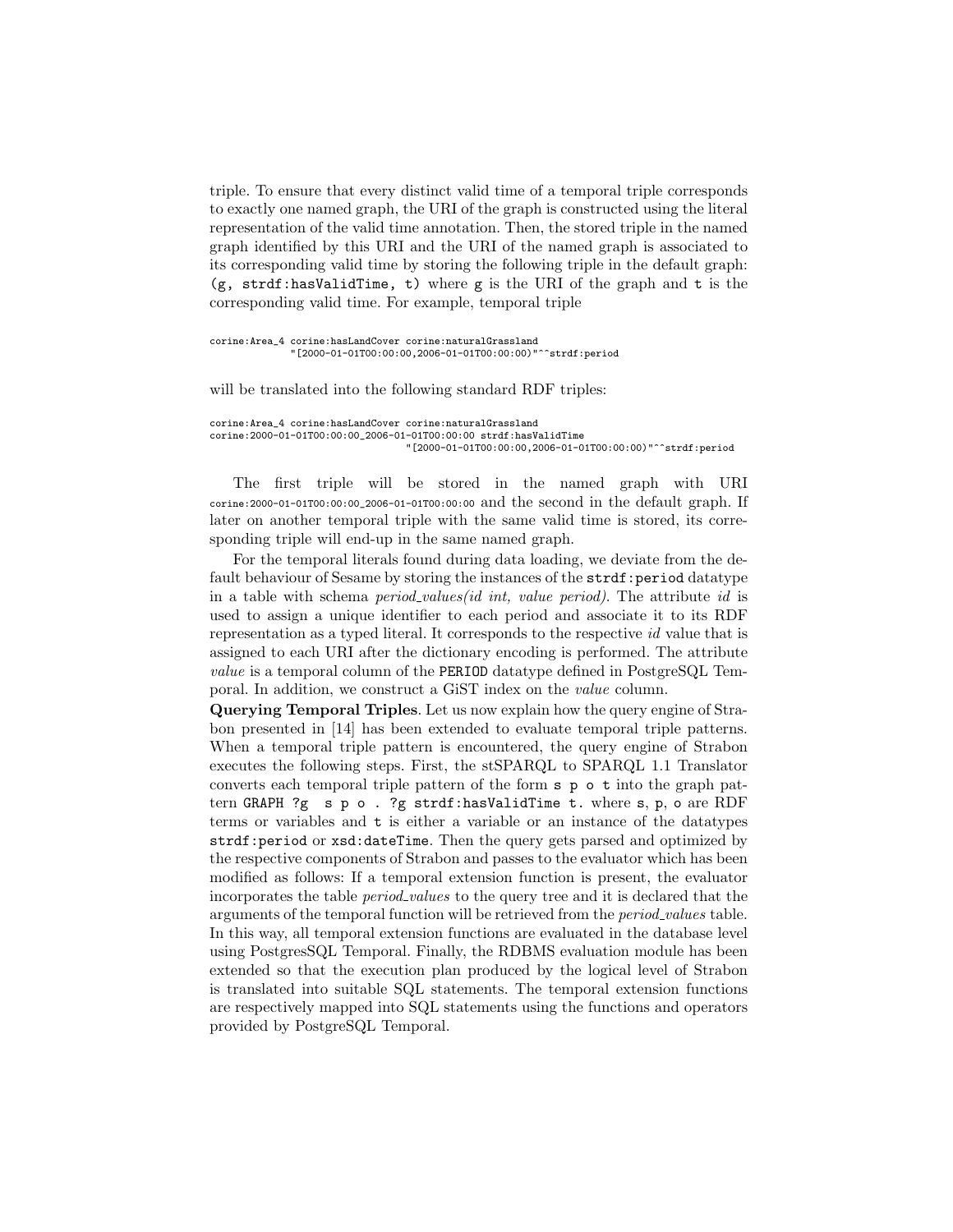#### 5 Evaluation

For the experimental evaluation of our system, we used two different datasets. The first dataset is the GovTrack dataset<sup>5</sup>, which consists of RDF data about US Congress. This dataset was created by Civic Impulse,  $LLC<sup>6</sup>$  and contains information about US Congress members, bills and voting records. The second dataset is the CORINE Land Cover changes dataset that represents changes for the period [2000, UC), which we have already introduced in Section 2.

The GovTrack dataset contains temporal information in the form of instants and periods, but in standard RDF format using reification. So, in the preprocessing step we transformed the dataset into N-Quads format. For example the 5 triples

congress\_people:A000069 politico:hasRole \_:node17d3oolkdx1 . \_:node17d3oolkdx1 time:from \_:node17d3oolkdx2 . \_:node17d3oolkdx1 time:to \_:node17d3oolkdx3 . \_:node17d3oolkdx2 time:at "2001-01-03"^^xs:date . \_:node17d3oolkdx3 time:at "2006-12-08"^^xs:date .

were transformed into a single quad:

```
congress_people:A000069 politico:hasRole _:node17d3oolkdx1
                        "[2001-01-03T00:00:00, 2006-12-08T00:00:00]"^^strdf:period .
```
The transformed dataset has a total number of 7,900,905 triples, 42,049 of which have periods as valid time and 294,636 have instants.

The CORINE Land Cover changes dataset for the time period [2000, UC) is publicly available in the form of shapefiles and it contains the areas that have changed their land cover between the years 2000 and 2006. Using this dataset, we created a new dataset in N-Quads form which has information about geographic regions such as: unique identifiers, geometries and periods when regions have a landcover. The dataset contains 717,934 temporal triples whose valid time is represented using the strdf: period datatype. It also contains 1,076,901 triples without valid times. Using this dataset, we performed temporal and spatial stSPARQL queries, similar to the ones provided in Section 3 as examples.

Our experiments were conducted on an Intel Xeon E5620 with 12MB L3 caches running at 2.4 GHz. The system has 24GB of RAM, 4 disks of striped RAID (level 5) and the operating system installed is Ubuntu 12.04. We ran our queries three times on cold and warm caches, for which we ran each query once before measuring the response time. We compare our system with the following implementations.

The Prolog-based implementation of AnQL. We disabled the inferencer and we followed the data model and the query language that is used in [15], e.g., the above quad is transformed into the following AnQL statement:

congress\_people:A000069 politico:hasRole \_:node1 :[2001-01-03, 2006-12-08] .

<sup>5</sup> http://www.govtrack.us/data/rdf/

 $^6$  http://www.civicimpulse.com/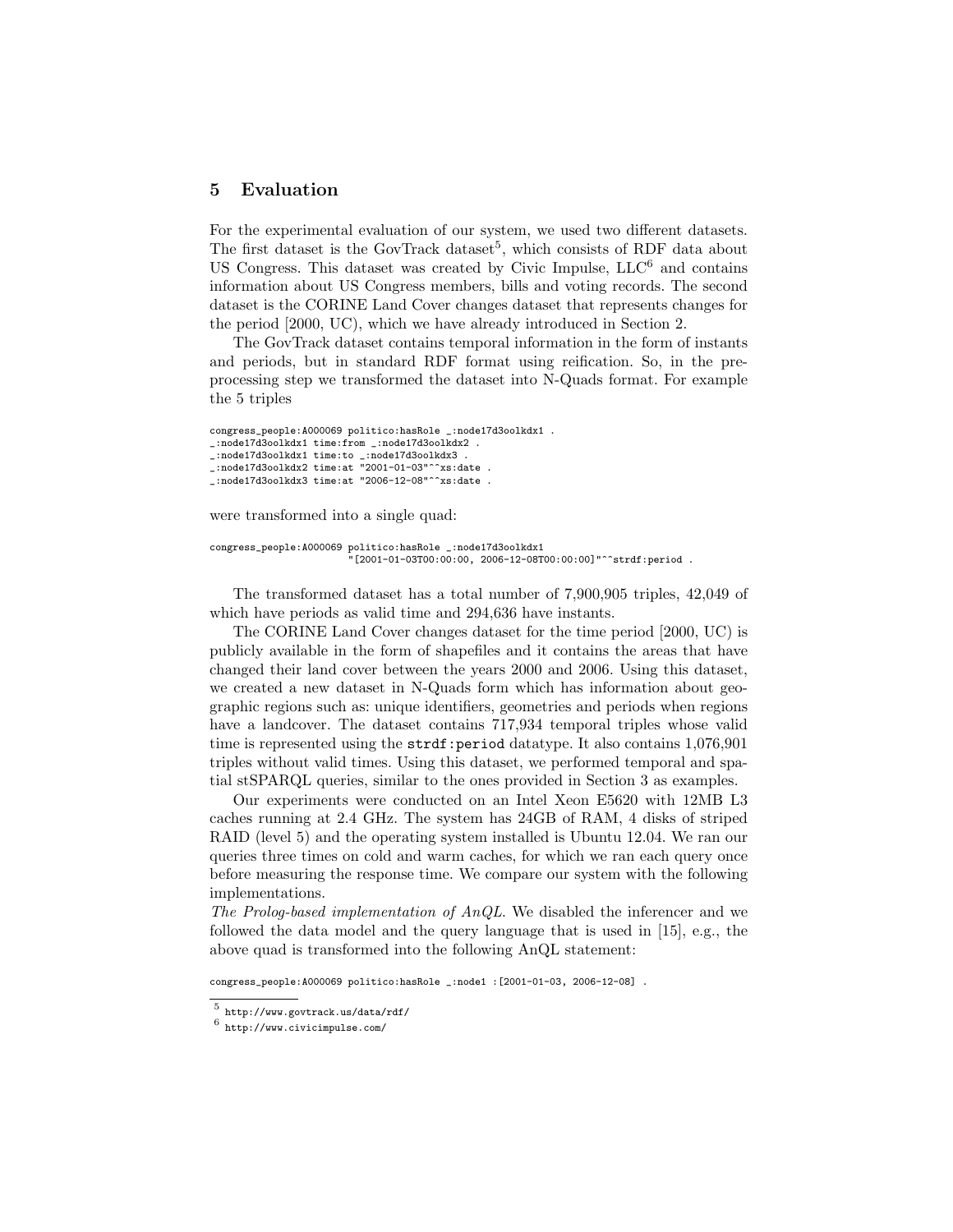AllegroGraph. AllegroGraph offers a set of temporal primitives and temporal functions, extending their Prolog query engine, to represent and query temporal information in RDF. AllegroGraph does not provide any high level syntax to annotate triples with their valid time, so, for example, the GovTrack triple that we presented earlier was converted into the following graph:

congress\_people:A000069 politico:hasRole \_:node1 graph:2001-01-03T... . graph:2001-01-03T... allegro:starttime "2001-01-03T00:00:00"^^xsd:dateTime . graph:2001-01-03T... allegro:endtime "2001-01-03T00:00:00"^^xsd:dateTime

As AllegroGraph supports the N-Quads format, we stored each triple of the dataset in a named graph, by assigning a unique URI to each valid time. Then, we described the beginning and ending times of the period that the named graph corresponds to, using RDF statements with the specific temporal predicates that are defined in AllegroGraph<sup>7</sup>. We used the AllegroGraph Free server edition<sup>8</sup> that allows us to store up to five million statements, so we could not store the full version of the dataset.

Naive implementation. We developed a baseline implementation by extending the Sesame native store with the named graph translators we use in Strabon so that it can store stRDF graphs and query them using stSPARQL queries. We also developed in Java the temporal extension functions that are used in the benchmarks. A similar implementation has been used as a baseline in [14] where we evaluated the geospatial features of Strabon.

We evaluate the performance of the systems in terms of query response time. We compute the response time for each query posed by measuring the elapsed time from query submission till a complete iteration over the results had been completed. We also investigate the scalability with respect to database size and complexity of queries.

We have conducted four experiments that are explained below. Twenty queries were used in the evaluation. Only two queries are shown here; the rest are omitted due to space considerations. However, all datasets and the queries that we used in our experimental evaluation are publicly available<sup>9</sup>.

Experiment 1. In this experiment we ran the same query against a number of subsets of the GovTrack dataset of various size, as we wanted to test the scalability of all systems with respect to the dataset size. To achieve this, we created five instances of the GovTrack dataset, each one with exponentially increasing number of triples and quads. The query that is evaluated against these datasets is shown in Figure 2.

Figure 3(a) shows the results of this experiment. As the dataset size increases, more periods need to be processed and as expected, the query response time grows for all systems. This is expected, as posing queries against a large dataset is challenging for memory-based implementations. Interestingly, the AnQL response time in the query Q2 is decreased, when a temporal filter is added to the temporal graph pattern of the query Q1. The use of a very selective temporal

<sup>7</sup> http://www.franz.com/agraph/support/documentation/current/temporal-tutorial.html

<sup>8</sup> http://www.franz.com/agraph/downloads/

 $^9$  http://www.strabon.di.uoa.gr/temporal-evaluation/experiments.html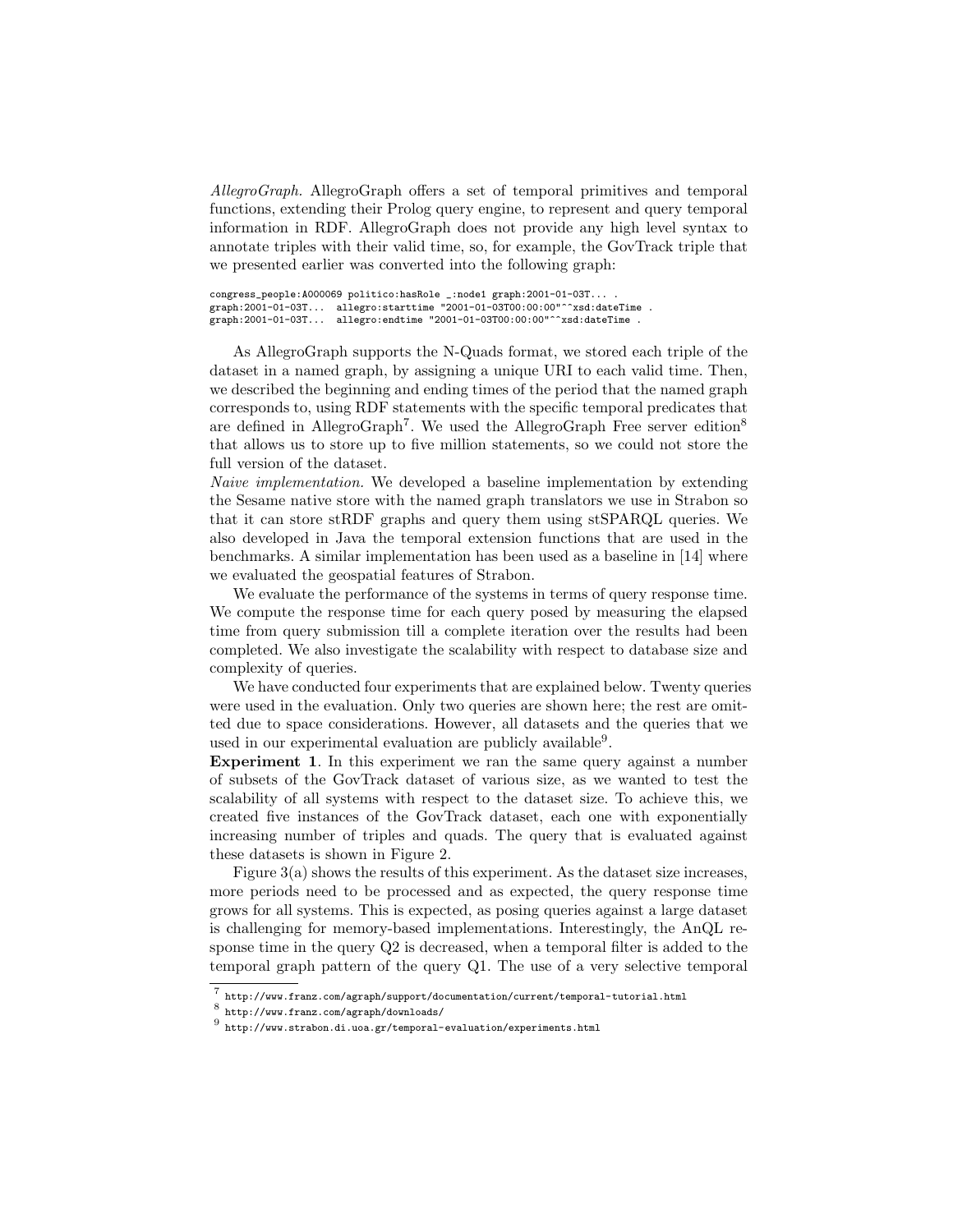| stSPAROL                                                                                                                | AnOL                                                                               | AllegroGraph                            |
|-------------------------------------------------------------------------------------------------------------------------|------------------------------------------------------------------------------------|-----------------------------------------|
| SELECT DISTINCT ?x ?name                                                                                                | SELECT DISTINCT ?x ?name                                                           | $\left($ select0-distinct $($ ?x ?name) |
| WHERE $\{?x\}$ gov:has Role $?term\$ $?t$ .                                                                             | WHERE $\{?x\}$ gov:hasRole ?term ?t. $\left  \right $ (q ?x !gov:hasRole ?term ?t) |                                         |
| OPTIONAL {?x foaf:name ?name .}                                                                                         | OPTIONAL {?x foaf:name ?name } (optional (q ?x !foaf:name ?name))                  |                                         |
| $\text{FLTER}(\text{strdf:after}(?t, "[]" \cap \text{strdf:period}))\} \mid \text{FLTER}(\text{beforeany}([[]], ?t))\}$ |                                                                                    | $(interval-after-dattetimes ?t$ "")     |

Fig. 2. Query of Experiment 1.

filter reduces the number of the intermediate results. Also, it the implementation of AnQL performs better in workloads of up to 100,000 triples and quads, as it is a memory-based implementation. The poor performance of the baseline implementation compared to Strabon is reasonable, as Strabon evaluates the temporal extension functions in the RDBMS level using the respective functions of PostgreSQL Temporal and a GiST index on period values, while in the case of the baseline implementation a full scan over all literals is required. AllegroGraph is not charged with the cost of processing the high level syntax for querying the valid time of triples, like the other implementations, therefore it stores two triples to describe each interval of the dataset. This is one of the reasons that it gets outperformed by all other implementations. One can observe that Strabon achieves better scalability in large datasets than the other systems due to the reasons explained earlier. The results when the caches are warm are far better, as the intermediate results fit in main memory, so we have less I/O requests.

Experiment 2. We carried out this experiment to measure the scalability of all systems with respect to queries of varying complexity. The complexity of a query depends on the number and the type of the graph patterns it contains and their selectivity. We posed a set of queries against the GovTrack dataset and we increased the number of triple patterns in each query. As explained earlier, the AllegroGraph repository contains five million statements.

First, in Q2, we have a temporal triple pattern and a temporal selection on its valid time. Then, Q3 is formed by adding a temporal join to Q2. Then Q4 and Q5 are formed by adding some more graph patterns of low selectivity to Q3. Queries with low selectivity match with large graphs of the dataset and as a result the response time increases. This happens basically because in most cases the intermediate results do not fit in the main memory blocks that are available, requiring more  $I/O$  requests In the queries  $Q6$  and  $Q7$  we added graph patterns with high selectivity to the previous ones and the response time was decreased. This happened because of the highly selective graph patterns used. The respective response times in warm caches are far better, as expected. What is interesting in this case, is that while in cold caches the reponse time slightly increases from the query Q6 to the query Q7, in warm caches it decreases. This happens because with warm caches, the computational effort is widely reduced and the response time is more dependent of the number of the intermediate results which are produced. The query Q7 produces less intermediate results because it is more selective than Q6. AllegroGraph has the best performance in Q2, which contains only a temporal triple pattern, but when temporal functions are introduced (queries Q3-Q7), it performs worse than any other implementation. Obviously, the evaluation of a temporal join is very costly, as it internally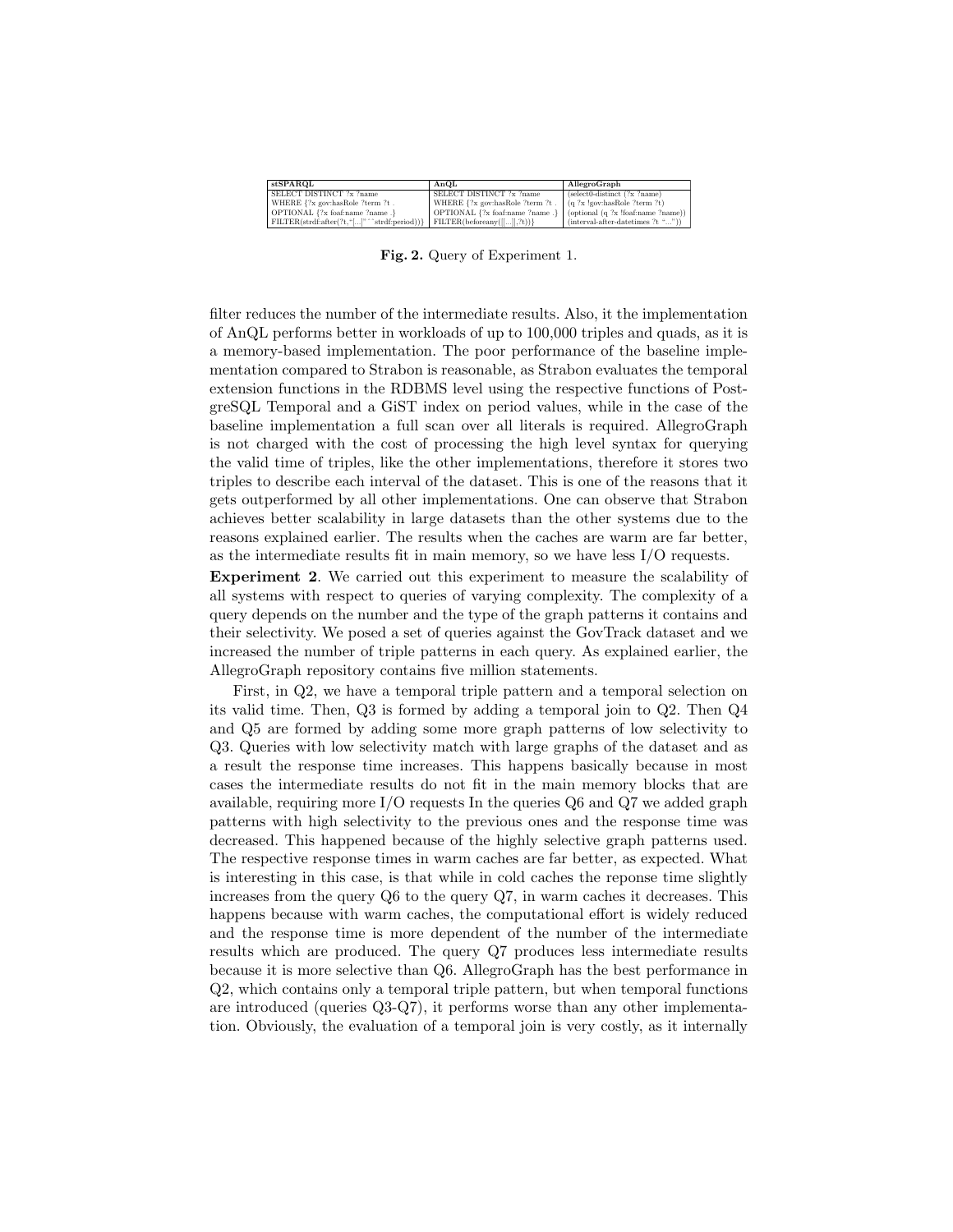

Fig. 3. (a) Experiment 1: Query response time with respect to dataset size. (b),  $(c)$ , (d) Experiments 2, 3, 4: Query response time in milliseconds.

maps the variables that take part in the temporal join to the respective intervals of the dataset, retrieves their beginning and ending timestamps and then evaluates the temporal operators. The AnQL implementation performs very well in queries of low selectivity but in queries of high selectivity it is outperformed by the baseline implementation. Strabon, even with cold caches, performs significantly better than the other implementations due to the efficient evaluation of the queries in the database level and the use of a temporal index.

Experiment 3. In this experiment we posed temporal queries against the Gov-Track dataset in order to test the performance of different temporal operators in the FILTER clause of the query that are typically used to express a temporal join. The triple patterns in the queries posed (Q8-Q16) are identical so the queries differ only in the temporal function used in the FILTER clause of the query. For example query Q8 is the following:

```
SELECT DISTINCT ?x1 ?x2 WHERE {?x1 gov:hasRole ?term ?t1 .
                               ?x2 gov:hasRole ?term ?t2 . FILTER(strdf:during(?t1,?t2))}
```
The results of the experiment are shown in the table of Figure  $3(c)$ . For each system, the differences in performance with respect to the different temporal operators used in queries are minor, especially in the case of the naive implementation. As expected, Strabon continues to perform much better than the naive implementation as the implementation of each operator is more efficient. Experiment 4. In this experiment we evaluate the spatiotemporal capabilities of Strabon and the baseline implementation . We used the CORINE Land Cover changes 2000-2006 dataset. This is a spatiotemporal dataset that contains more temporal triples, but there are only two distinct valid time values. Query Q17 retrieves the valid times of the temporal triples, while query Q18 is more selective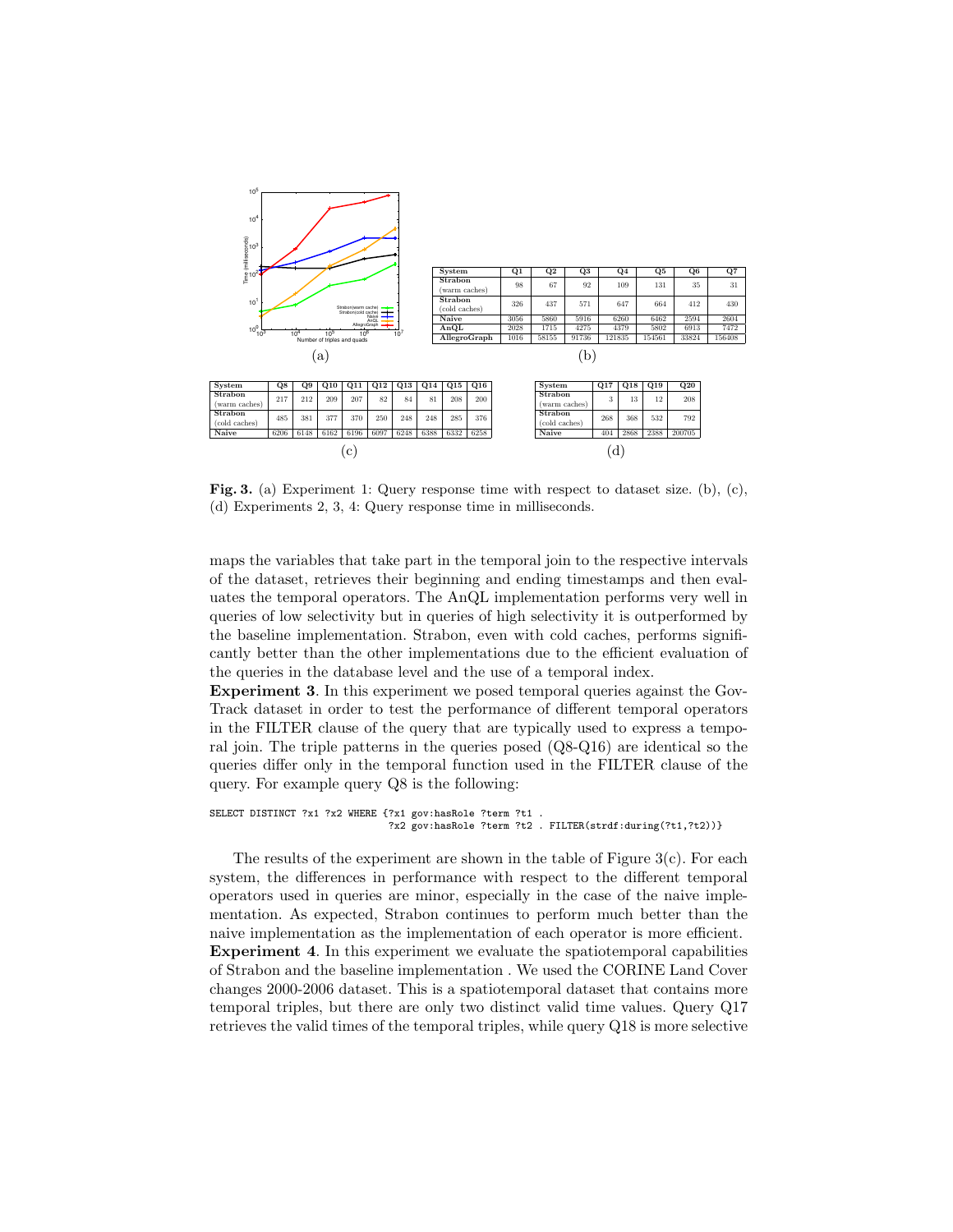and performs a temporal join. Query Q19 is similar to Q20 but it also retrieves geospatial information so the response time is increased. Query 20 performs a temporal join and a spatial selection, so the reponse time is increased for both systems. Strabon peforms better because the temporal and the spatial operations are evaluated in the database level and the respective indices are used, while in the naive implementation these functions are implemented in Java.

### 6 Related Work

To the best of our knowledge, the only commercial RDF store that has good support for time is AllegroGraph<sup>10</sup>. AllegroGraph allows the introduction of points and intervals as resources in an RDF graph and their situation on a time line (by connecting them to dates). It also offers a rich set of predicates that can be used to query temporal RDF graphs in Prolog. As in stSPARQL, these predicates include all qualitative relations of [16] involving points and intervals. Therefore, all the temporal queries expressed using Prolog in AllegroGraph can also be expressed by stSPARQL in Strabon.

In [7] another approach is presented for extending RDF with temporal features, using a temporal element that captures more than one time dimensions. A temporal extension of SPARQL, named T-SPARQL, is also proposed which is based on TSQL2. Also, [17] presents a logic-based approach for extending RDF and OWL with valid time and the query language SPARQL for querying and reasoning with RDF, RDFS and OWL2 temporal graphs. To the best of our knowledge, no public implementation of [7] and [17] exists that we could use to compare with Strabon. Similarly, the implementations of [19] and [22] are not publicly available, so they could not be included in our comparison.

In stRDF we have not considered transaction time since the applications that motivated our work required only user-defined time and valid time of triples. The introduction of transaction time to stRDF would result in a much richer data model. We would be able to model not just the history of an application domain, but also the system's knowledge of this history. In the past the relevant rich semantic notions were studied in TSQL2 [20], Telos (which is very close to RDF) [18] and temporal deductive databases [21].

## 7 Conclusions

In future work, we plan to evaluate the valid time functionalities of Strabon on larger datasets, and continue the experimental comparison with AllegroGraph as soon as we obtain a license of its Enterprise edition. We will also study optimization techniques that can increase the scalability of Strabon. Finally, it would be interesting to define and implement an extension of stSPARQL that offers the ability to represent and reason with qualitative temporal relations in the same way that the Topology vocabulary extension of GeoSPARQL represents topological relations.

 $\overline{10\,}$ http://www.franz.com/agraph/allegrograph/